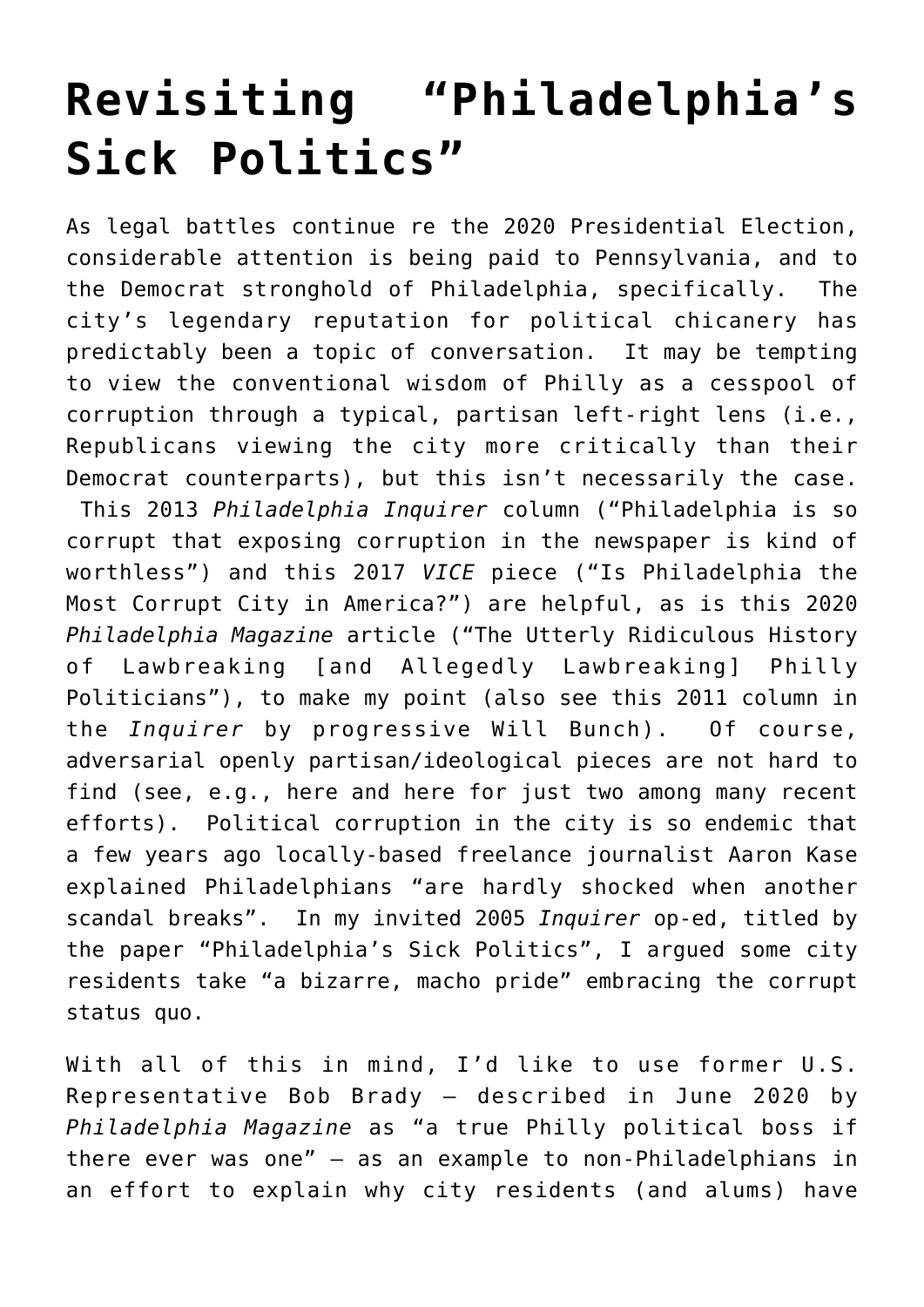essentially become resigned to corruption.



Then-Vice President Joe Biden [with](https://www.politicspa.com/pa-1-brady-pulling-for-biden-presidential-run/69534/) then-Congressman Bob Brady in 2015

## **Bob Brady**

Books can be written on Bob Brady's fascinating political career, so keeping this to basics – even for such a limited exercise – will be challenging. As a 2017 *Philadelphia Magazine* profile [says,](https://www.phillymag.com/news/2017/04/15/bob-brady-democratic-party/) "In New York City, Tammany Hall is something children learn about in history class. In Chicago, Richard J. Daley has been dead more than 40 years. In Philadelphia, Bob Brady's Democratic machine reigns supreme" (as of 2017, Democrats outnumbered Republicans 7 to 1). [Brady](https://www.phillymag.com/news/2017/04/15/bob-brady-democratic-party/) [got his start in Philly politics in the mid-1970s with then-](https://www.phillymag.com/news/2017/04/15/bob-brady-democratic-party/)[City Council President George Schwartz as his mentor.](https://www.phillymag.com/news/2017/04/15/bob-brady-democratic-party/) When Schwartz went to prison in the early 1980s for his role in [ABSCAM,](https://www.fbi.gov/history/famous-cases/abscam) Schwartz picked Brady to succeed him. Brady was the head of Philadelphia's Democratic Party a short five years later. When Congressman Tom Foglietta was tapped by President Clinton to be Ambassador to Italy in 1997, Philadelphia's ward leaders chose Brady to fill the seat.1 Brady went on to win the general election and entered Congress in 1998, where he remained until he chose not to run for re-election in 2018. A *Washington Post* [headline](https://www.washingtonpost.com/news/powerpost/wp/2018/01/31/philadelphia-democrat-bob-brady-dogged-by-scandal-will-retire-from-congress/) on his departure reads, "Philadelphia Democrat Robert Brady, dogged by scandal, will retire from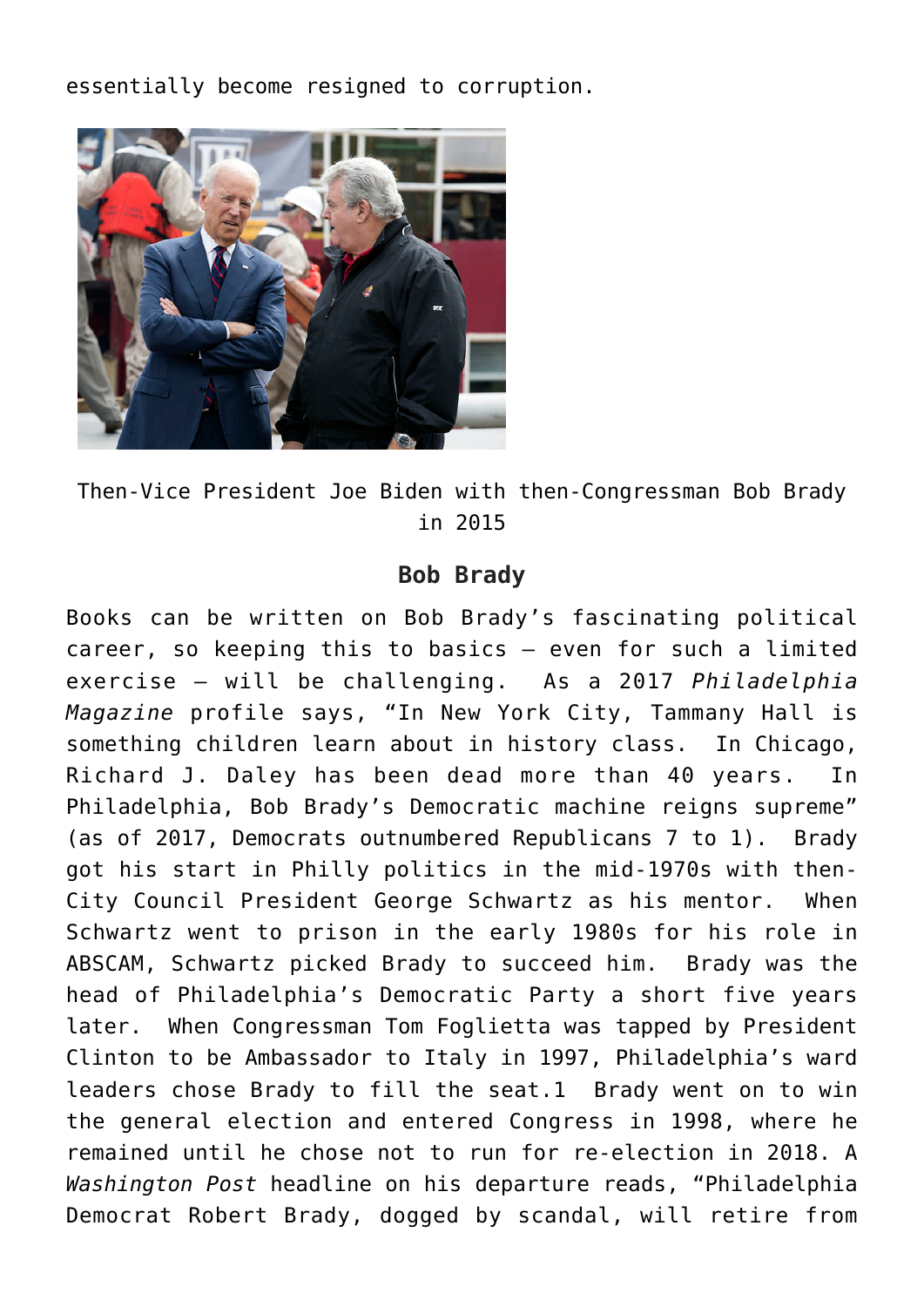Congress." The referenced "scandal" involved a \$90,000 payoff scheme among Brady's campaign operatives to a 2012 Democrat primary challenger for him to exit the race. Though multiple witnesses implicated him in the conspiracy, and while others including Brady's longtime strategist Ken Smukler were convicted (a U.S. District Judge [said](https://billypenn.com/2020/10/13/bob-brady-aide-philadelphia-ken-smukler-convicted-felcon-politics-democratic-campaign/) what Smukler did "really subverts the election process"), Brady was never charged. [According to](https://www.rollcall.com/2018/11/27/witnesses-implicate-rep-bob-brady-for-corruption-in-former-aides-trial/) *[Roll Call](https://www.rollcall.com/2018/11/27/witnesses-implicate-rep-bob-brady-for-corruption-in-former-aides-trial/)*, "Brady eluded prosecution…after litigators allowed the statute of limitations of his alleged crimes from 2012 and 2013 to expire." Incredibly (but predictably, if you know anything about Philly), Smukler [made](https://billypenn.com/2020/10/13/bob-brady-aide-philadelphia-ken-smukler-convicted-felcon-politics-democratic-campaign/) [news](https://billypenn.com/2020/10/13/bob-brady-aide-philadelphia-ken-smukler-convicted-felcon-politics-democratic-campaign/) in October 2020 when he appeared on a Zoom call with Brady and dozens of ward leaders to discuss their get-out-thevote strategy for the upcoming elections. He had successfully served a year of his 18-month prison sentence and was thus available. Reflecting back on the 2017 *Philly Mag* [profile](https://www.phillymag.com/news/2017/04/15/bob-brady-democratic-party/) mentioned above given what has transpired since, consider this excerpt:

*Ken Smukler, Brady's top political operative, is nodding vigorously as Brady gives his full-throated defense of the Democratic machine. "Remember when we sat at the restaurant in the Bellevue with all Obama's field people?" Smukler asks. "And one of them says, 'Well, who do we have to talk to to get more provisional ballots into a poll location?' I say, 'You're talking to him!' That's why I've always said: People don't realize the uniqueness of a big-city party machine."*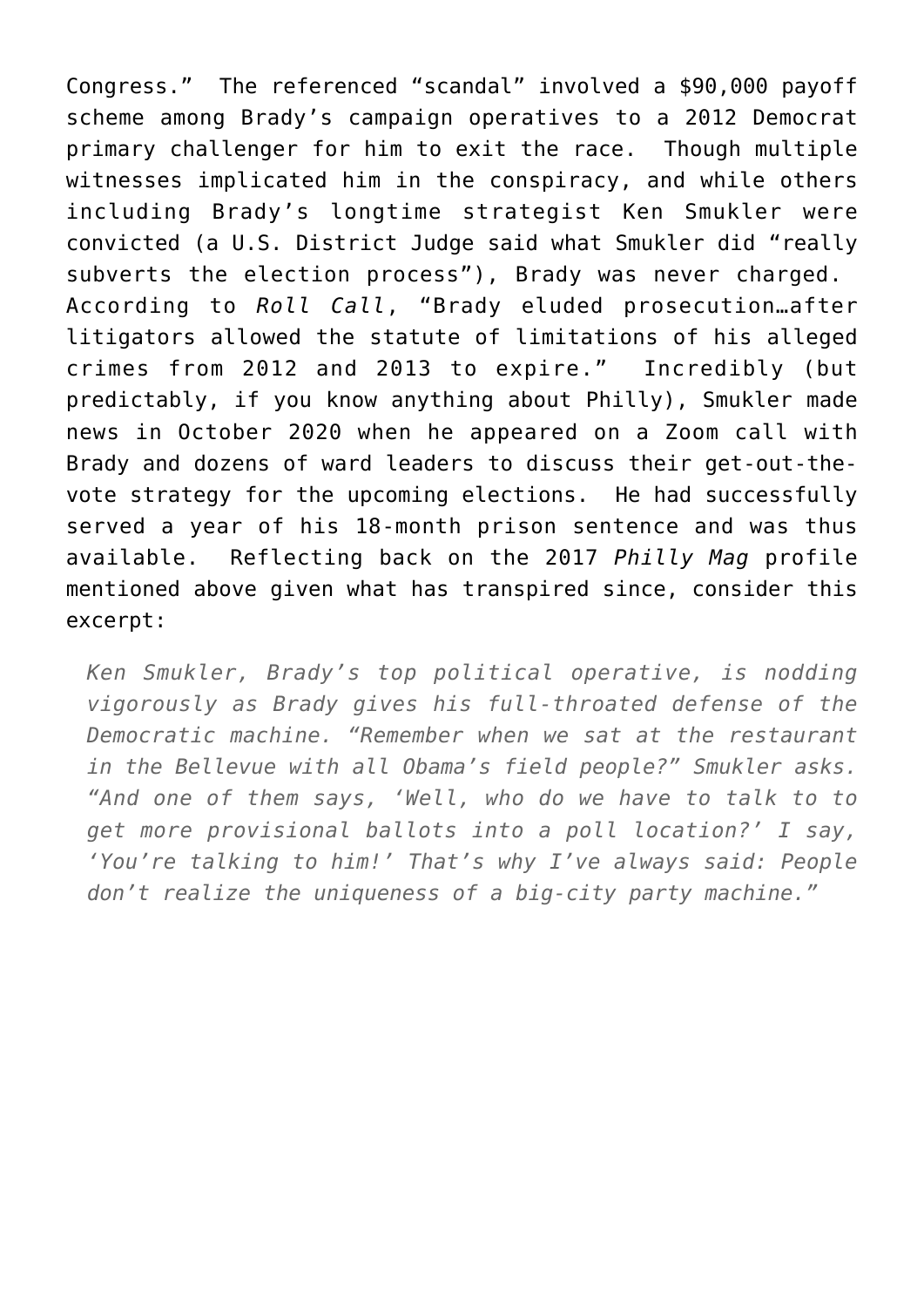

Brady (left) and Biden (right) speak with guests at a [St.](https://sites.sju.edu/lectureseries/2018/04/18/joe-biden/) [Joseph's University event in 2018](https://sites.sju.edu/lectureseries/2018/04/18/joe-biden/)

On November 7, 2020, *Politico* [featured](https://www.msn.com/en-us/news/politics/grief-relief-and-jubilation-how-bidens-team-survived-a-wild-five-days/ar-BB1aNzTt) longtime Biden ally Brady, Philadelphia's Democratic Party Chairman, in a piece detailing the election's hectic aftermath among Biden's closest confidantes. Interestingly, a 2018 *Inquirer* [article](https://www.inquirer.com/philly/columnists/clout/clout-patty-pat-kozlowski-safe-injection-site-bob-brady-senate-election-20181102.html) discussed a Biden visit to raise funds for Brady, potentially to assist a 2022 U.S. Senate bid to oust Pat Toomey. At the time, Brady explained he hoped Biden, his friend of 30 years, would run for President in 2020, "I'll be with him every step of the way." Brady of course later became a Biden delegate, and tweeted the following after media outlets called the 2020 election:

*Philadelphia delivered the White House to [@JoeBiden](https://twitter.com/JoeBiden?ref_src=twsrc%5Etfw) <https://t.co/3byvMV7nk8>*

*— Congressman Bob Brady (@BobBradyPHL) [November 8, 2020](https://twitter.com/BobBradyPHL/status/1325560035376771072?ref_src=twsrc%5Etfw)*

I chose to highlight Biden's "[dear friend](https://www.phillymag.com/news/2017/04/15/bob-brady-democratic-party/)" Brady because he became a small part of my research agenda on organized and white-collar crime back in the early 2000s. I was then completing a decade-long project examining Philly's murderous Black Mafia along with the notorious syndicate's political networks. No Black Mafia leader has exemplified political influence more than Shamsud-din Ali. Before I explain how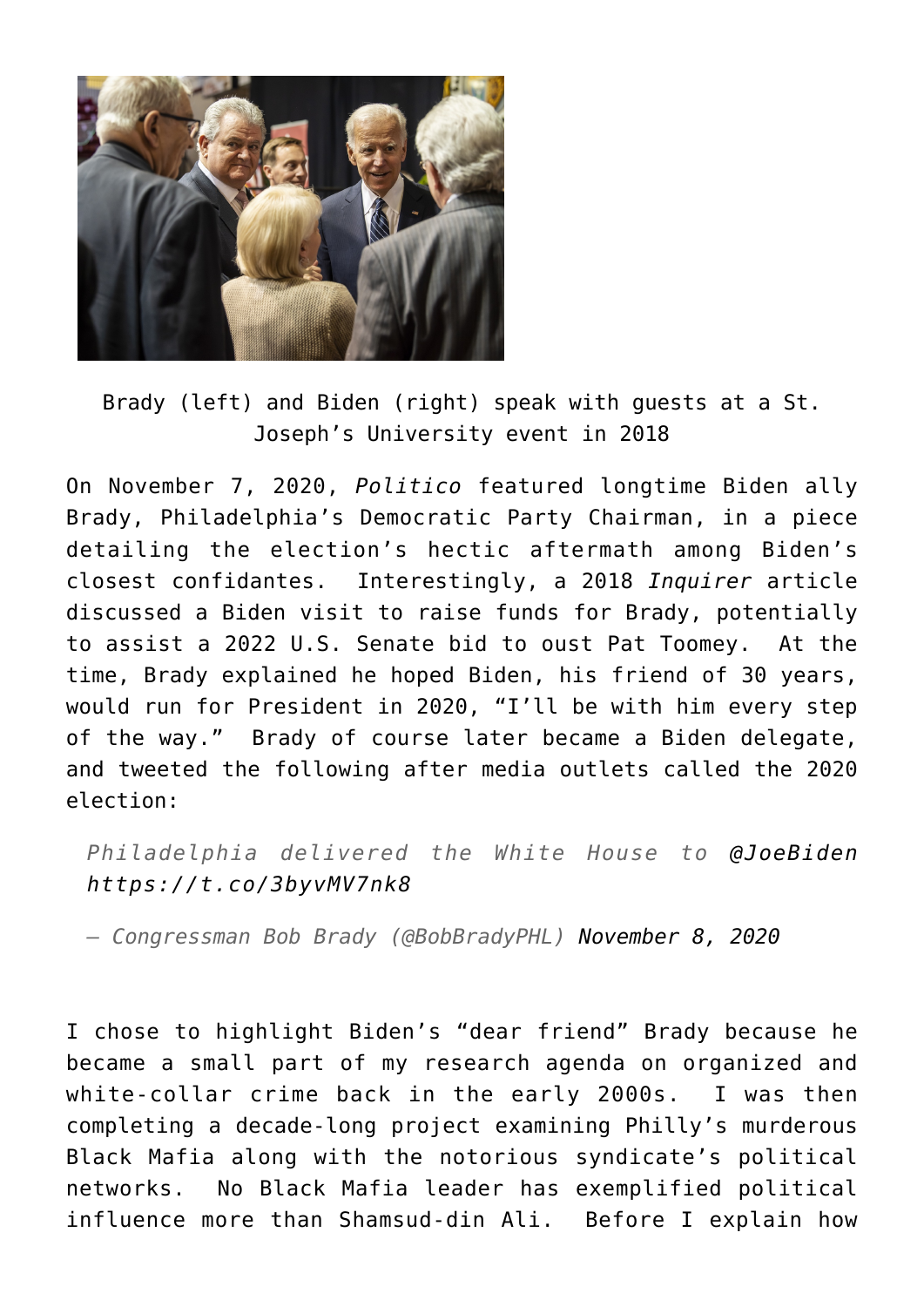this relates to Bob Brady and Philadelphia's corrupt culture, a primer on Shamsud-din and the Black Mafia is necessary.

## **Shamsud-din Ali and Philadelphia's Black Mafia**

Philadelphia's self-named [Black Mafia](https://seanpatrickgriffin.net/black-brothers-inc/) was formed in the 1960s, originally focused on the extortion of illicit entrepreneurs (i.e., those persons who could not turn to law enforcement, such as drug dealers, pimps, bookmakers, and bar owners who housed such activities). By the early 1970s, the syndicate had vastly expanded its territory and its enterprises. Extortion targets now included legal businesses, the group commandeered entire sections of the city's narcotics trade and gambling action, and they were involved in numerous (often sophisticated) financial crimes. Along with their substantial political ties, most of their success was predicated on brutal, public acts of violence – of competitors and especially of witnesses. The group is responsible for some of the city's most infamous crimes. Indeed, some of their murders garnered national attention (e.g., the 1972 slaying of drug wholesaler "Fat Ty" Palmer and four others in Atlantic City's famous Club Harlem as Billy Paul performed on stage; the largest mass murder in Washington, DC history in 1973 when a Black Mafia hit squad killed several Hanafi Muslims – including drowning a nine-day-old baby – in a home donated by basketball star Kareem Abdul-Jabbar; and the 1973 Cherry Hill, NJ slayings of hustler, onetime Camden mayoral candidate – and close Muhammad Ali friend – Major Coxson and his common-law wife). As a result of the group's unrelenting violence, two Black Mafia leaders were placed on the FBI's "Most Wanted" List in late 1973.2

Unbelievably, and – for this essay's purpose – importantly, all throughout the mob's mayhem of the 1960s and early 1970s, the syndicate was exploiting local and federal funding initiatives designed to curb urban violence and to enhance "community development". The *public* support of prominent politicians was exploited by the murderous syndicate in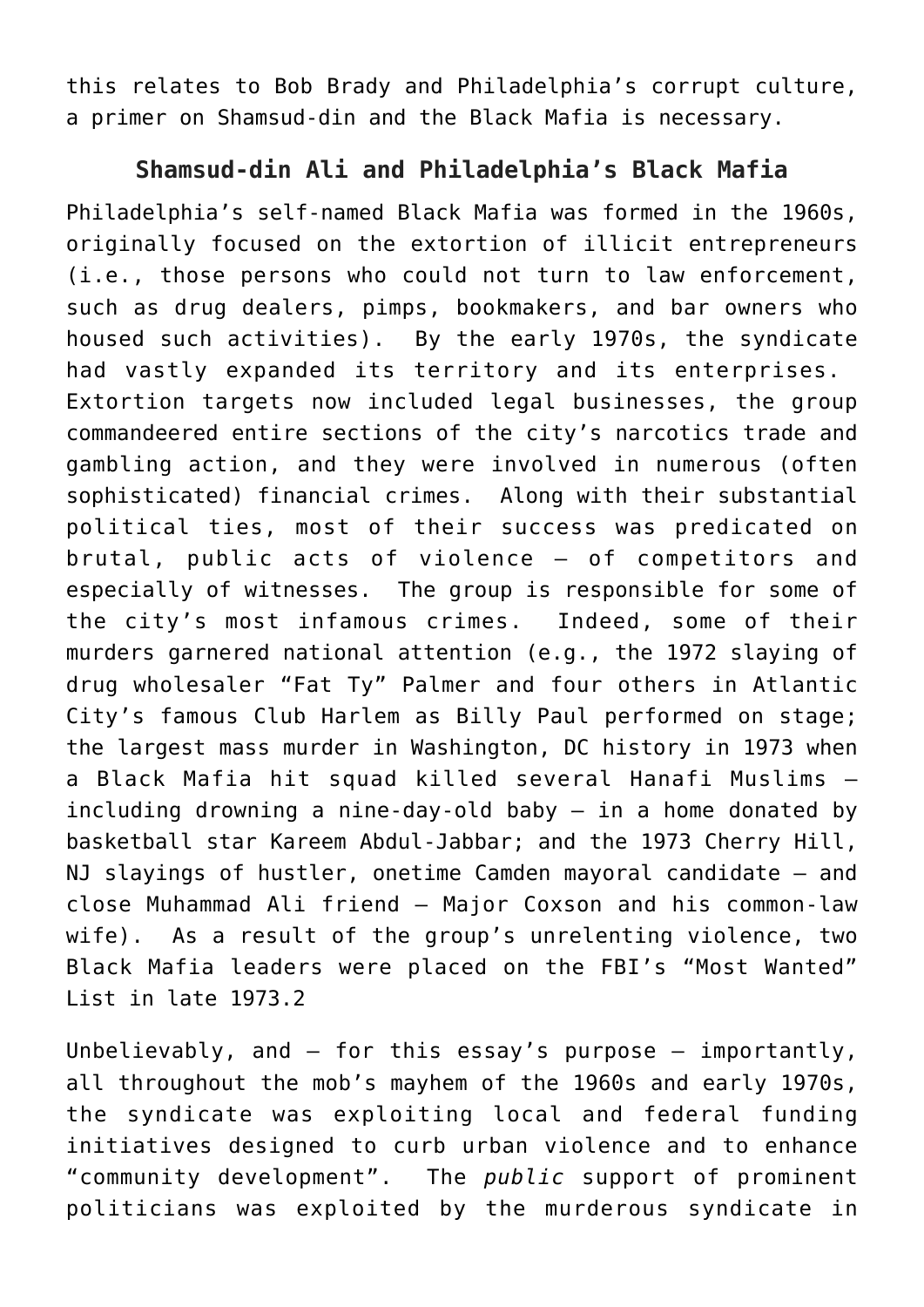various ways. It is understandable extortion targets were intimidated still further, and that the community was left anxious and confused at best (this was also true regarding Black Mafia members' close ties to celebrities [like Muhammad](https://seanpatrickgriffin.net/muhammad-ali-philadelphias-black-mafia/) [Ali\)](https://seanpatrickgriffin.net/muhammad-ali-philadelphias-black-mafia/). The Black Mafia formally incorporated no less than three "community action agencies", most infamous among them the outrageous Black Brothers, Inc. (please see note 1 below). These remarkable circumstances resulted in several Black Mafia members developing significant political ties, including Shamsud-din Ali.

Shamsud-din Ali, who took over Philadelphia's notorious Nation of Islam Temple 12 in 1976 following the demotion of [the NOI's](http://seanpatrickgriffin.blogspot.com/2016/06/muhammad-ali-and-philadelphias-black.html) [influential and feared Jeremiah Shabazz,](http://seanpatrickgriffin.blogspot.com/2016/06/muhammad-ali-and-philadelphias-black.html) was a Black Mafia leader formerly known as Clarence Fowler. Fowler (who was a captain in the paramilitary Fruit of Islam under Shabazz at the time) was convicted of a 1970 murder and served a few years in prison before his conviction was overturned by a divided Pennsylvania Supreme Court (a re-trial was ruled out by officials when the key witness against him refused to participate after being visited by Black Mafia henchmen). Just prior to his imprisonment for murder, Fowler headed the North Philadelphia office of a federally-funded "anti-gang" initiative operated by District Attorney Arlen Specter. While in Philly's corrupted Holmesburg Prison, Fowler was an influential figure inside the institution and on the street; he returned to society as Shamsud-din Ali.

Immediately following his 1976 release from prison, Drug Enforcement Administration informants described Shamsud-din continuing the Black Mafia extortion racket, with tributes being paid to his mosque. He was also discussed on FBI wiretaps by prominent Black Mafia drug dealers in the 1980s. Authorities learned from sources that Shamsud-din maintained his influence in the prison system and had arrangements with labor leaders to employ convicts who would be in his debt as part of early release programs. Shamsud-din was not charged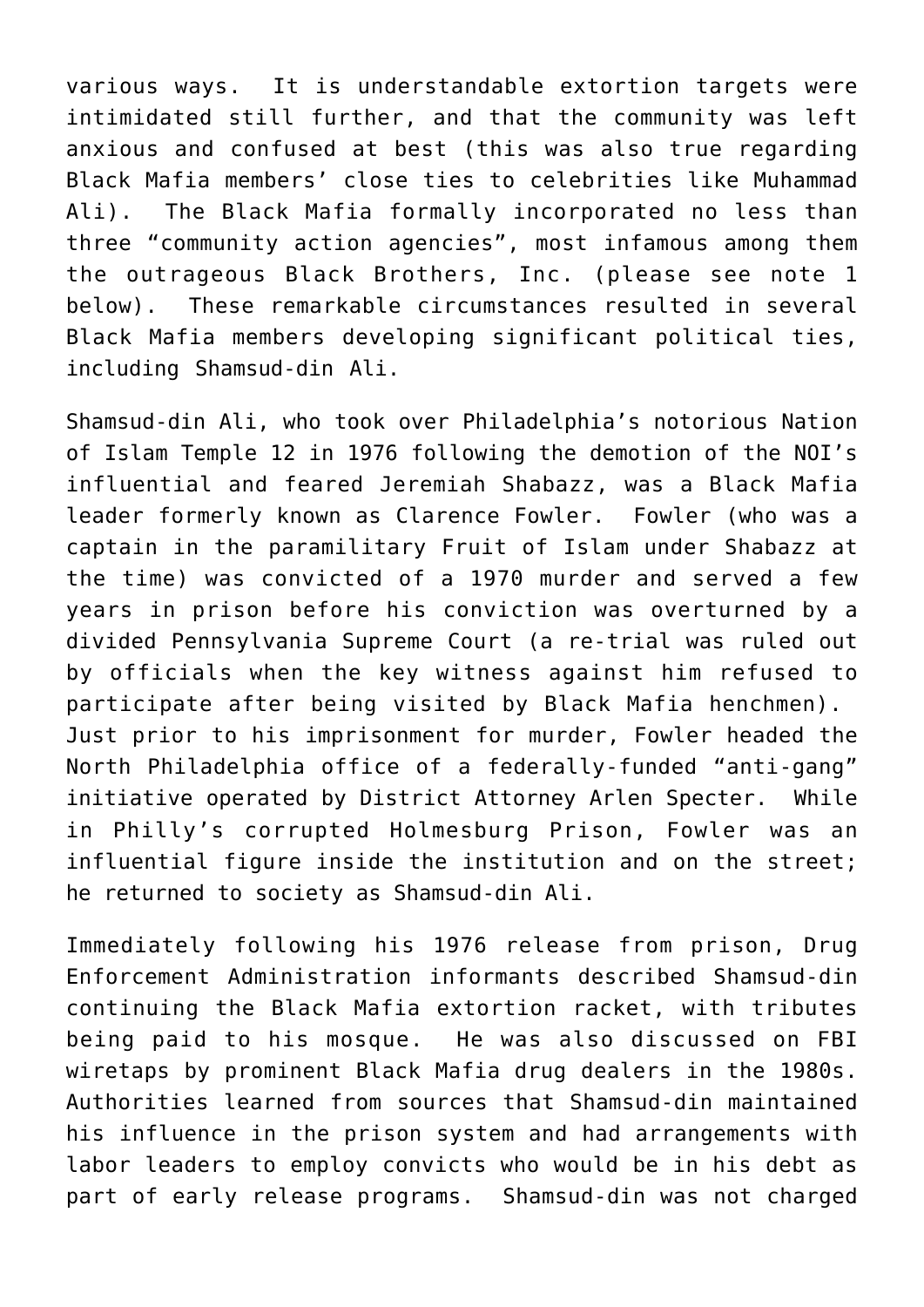throughout these years, and his stature on the street and in urban politics rose considerably. Concerning the latter, by 1996 a leading political reporter [wrote](https://mycitypaper.com/articles/062796/article027.shtml), "Anyone who wants to seek political office in this town should first seek Shamsud that is the word among potential candidates." His networking and get-out-the-vote prowess was widely acknowledged, and he became a force in the city's Democrat circles.3

In the late 1990s Shamsud-din Ali became the subject of a massive federal narcotics investigation when wholesalers for [a](http://articles.philly.com/2003-12-21/news/25471183_1_rap-group-drug-ring-drug-dealer) [drug-dealing rap group](http://articles.philly.com/2003-12-21/news/25471183_1_rap-group-drug-ring-drug-dealer) (with Black Mafia origins) named RAM Squad discussed his alleged role on wiretaps. That probe involved an overheard conversation of Shamsud-din asking a drug wholesaler for \$5,000, explaining he needed the money to give to a longtime aide to Philadelphia Mayor John Street. The revelation spawned a separate and distinct investigation into municipal corruption that involved "pay-to-play" shakedowns and "no-show" jobs (including Shamsud-din's politically-related businesses); it was discovered Shamsud-din was a major power broker in municipal contracting and [his](http://mycitypaper.com/articles/062796/article027.shtml) [stature was acknowledged by politicians](http://mycitypaper.com/articles/062796/article027.shtml) and by violent entrepreneurs, alike. Concerning the latter, Dawud Bey (son of founding Black Mafia member Roosevelt "Spooks" Fitzgerald) was recorded complaining to another prominent drug dealer that Shamsud-din was "walking with kings and we're out here hustling."4 Bey was likely referring to Shamsud-din's prominence in city politics, which included things like meeting President Bill Clinton during a visit with Mayor Street. One of the FBI's recorded conversations involved Shamsud-din boasting about young heavily-armed drug dealers fearing him, no doubt because of the Black Mafia's legendary reputation on the street. As I chronicled years ago:

*Ali was recorded telling "business consultant" Joseph Moderski: "When I see these guys clinging to me like that, then I know that the friendship between the mayor and I … these guys are aware of it … They aren't gonna alienate me at*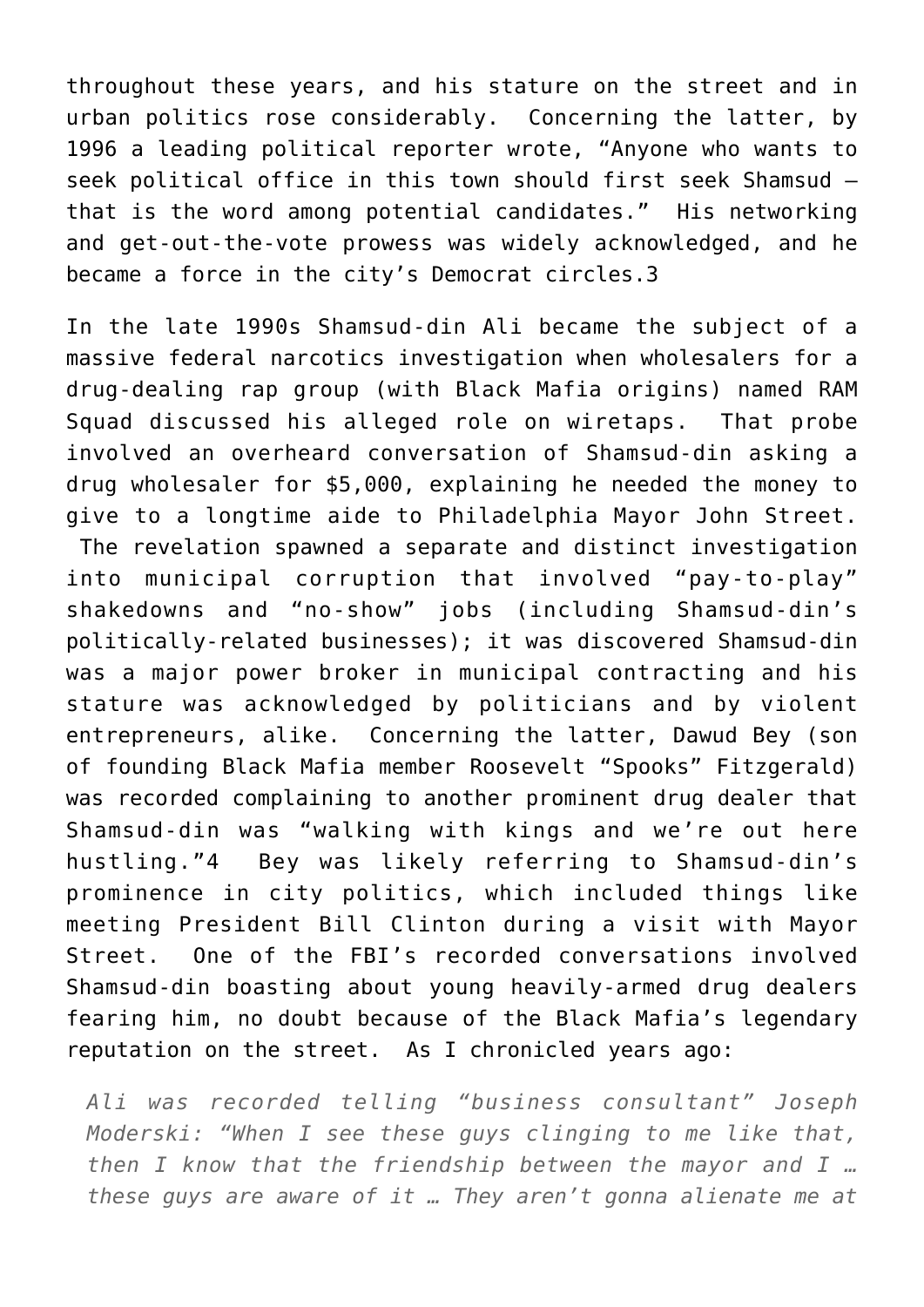*all, see." He was equally proud of his reputation on the street, telling Moderski that some people "don't think that I'm altogether civilized … and believe me, in our community, in the African-American community, nobody takes me lightly. The guy that's in the back alley with two … nine millimeters on his hips don't take me lightly."*

The drug investigation led to the convictions and/or guilty pleas of 37 people, and the corruption probe resulted in another 20 persons pleading guilty or being convicted at trial, including the City Treasurer. In 2005, [Shamsud-din was](http://articles.philly.com/2005-09-20/news/25429827_1_ali-racketeering-muslim-community) [convicted of 22 counts of various racketeering and fraud](http://articles.philly.com/2005-09-20/news/25429827_1_ali-racketeering-muslim-community) [charges and was sentenced to seven years and three months in](http://articles.philly.com/2005-09-20/news/25429827_1_ali-racketeering-muslim-community) [prison](http://articles.philly.com/2005-09-20/news/25429827_1_ali-racketeering-muslim-community); he was released from federal prison in December 2013.



Above is [a classic photo of Shamsud-din Ali \(left\) next to](https://seanpatrickgriffin.net/boxing-legend-muhammad-ali-with-philly-black-mafia-heavyweights-nudie-mims-and-shamdsud-din-ali/) [boxing legend, Muhammad Ali, who is flanked by another](https://seanpatrickgriffin.net/boxing-legend-muhammad-ali-with-philly-black-mafia-heavyweights-nudie-mims-and-shamdsud-din-ali/) [Philadelphia Black Mafia leader named Robert "Nudie" Mims.](https://seanpatrickgriffin.net/boxing-legend-muhammad-ali-with-philly-black-mafia-heavyweights-nudie-mims-and-shamdsud-din-ali/) Mims, also known as Ameen Jabbar, died in prison in 2012 while serving a life sentence for his role in one of the city's most infamous crimes. In 1971, Mims and some of his Black Mafia confederates robbed DuBrow's Furniture Store in South Philly, killing one employee and setting many others on fire. (The robbery/murder/arson is discussed @12:45 in the [2007 BET](https://seanpatrickgriffin.net/philly-black-mafia-do-for-self/)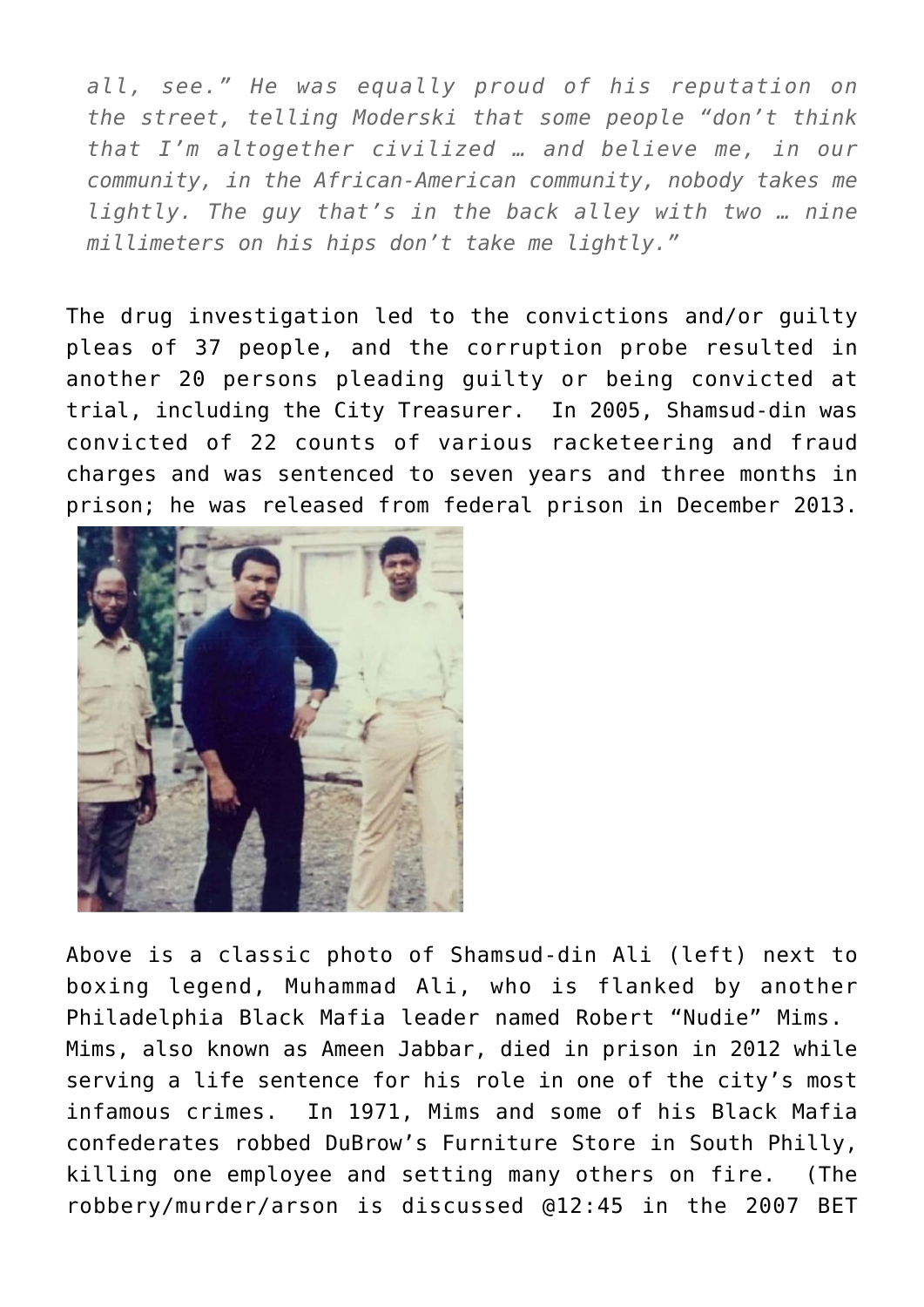[American Gangster episode,"Philly Black Mafia: 'Do for](https://seanpatrickgriffin.net/philly-black-mafia-do-for-self/) [Self'](https://seanpatrickgriffin.net/philly-black-mafia-do-for-self/).") The above photo was likely taken while Mims was briefly out of prison following the May 1980 PA State Supreme Court granting of a retrial. Mims would soon be re-arrested after police executed a search warrant and discovered cocaine, a Thompson machine gun, an Israeli Army Uzi submachine gun, strainers, scales, and other drug-related equipment in his apartment. When back in prison, Mims was crucial to major heroin deals in the Philadelphia area, working with Black Mafia and Italian-American organized crime figures.

Okay, so you have a brief sense of Philadelphia's Black Mafia and of Shamsud-din Ali, and you're already aware the city's notorious reputation for political corruption is well-earned. Why, then, my choices of Shamsud-din Ali and Bob Brady?

**Philadelphia's Offensive Corrupt Political Culture**



The above photograph of Shamsud-din Ali and Bob Brady was [posted online](https://www.instagram.com/p/BwYn5SAHyNQ/) April 18, 2019 by Shamsud-din's wife, Faridah, who captioned the photo thusly: "Lifetime friend congressman Bob Brady, congratulating my husband, Shamsud-din for his many outstanding accomplishments and contributions to society."

Before she met Shamsud-din, Rita Spicer lived with Earl "Mustafa" Stewart, a largescale drug dealer. She left Stewart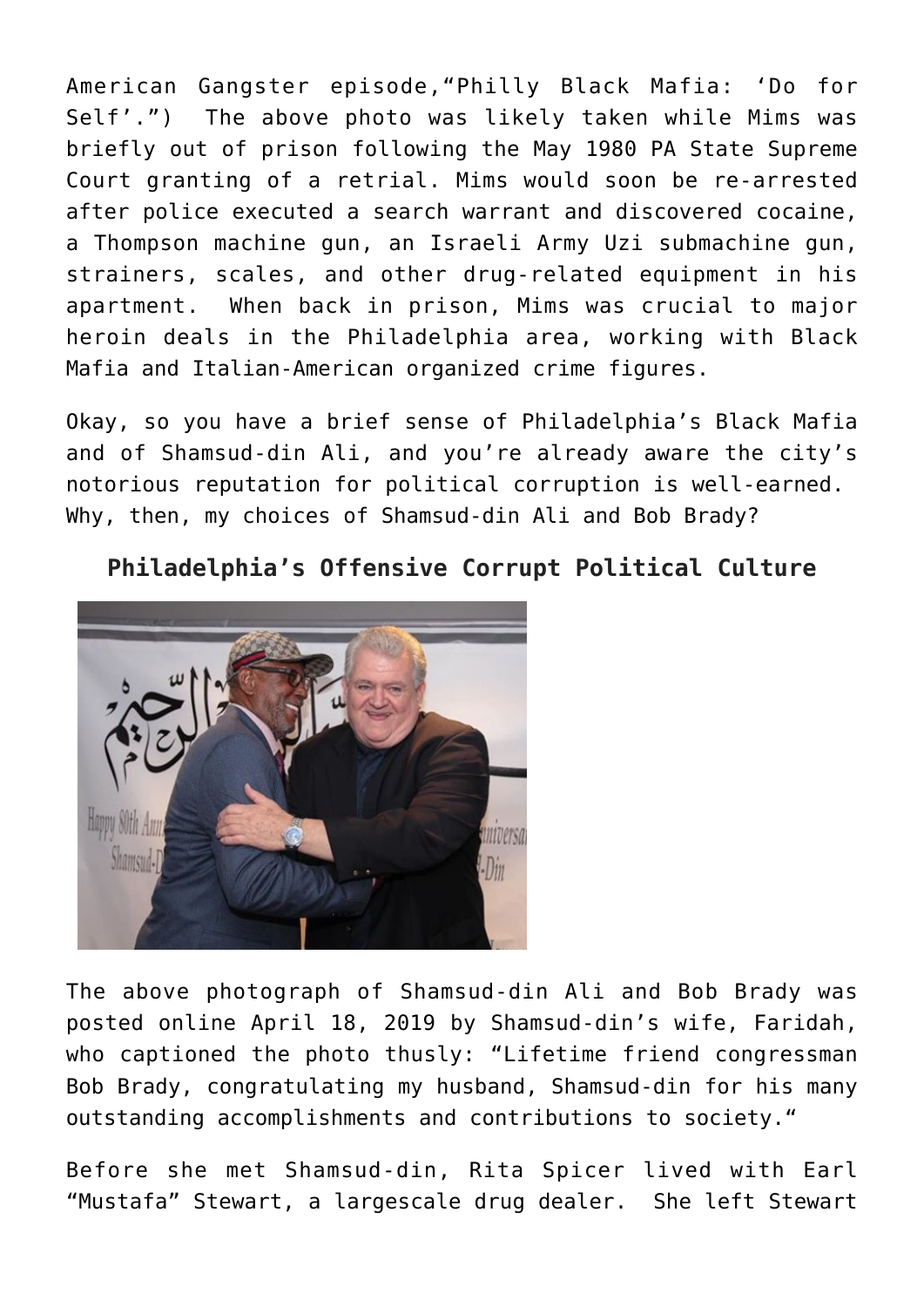in 1990, just months before he was arrested and admitted to delivering hundreds of kilos of cocaine to the Junior Black Mafia (the ill-fated, short-lived attempt replicating its far more consequential predecessor). During her time with Stewart (aka Earl Dixon), Spicer was a government informer providing information against the dealers competing with the JBM. She married Shamsud-din Ali in the summer of 1990, and adopted the name Faridah. Her son, Azeem Spicer, was convicted nine years later for a firearms offense in a case in which he was cleared of attempted murder. In January 2001, police responded to a late-night alarm call at an apartment above Shamsud-din Ali's office. They found \$30,000 worth of marijuana and cocaine, scales, 5000 baggies, and a Tech-9 semi-automatic pistol in the apartment, and arrested its resident, twenty-eight-yearold Azeem.

*He was held for trial on drug and weapon charges, but the D.A.'s Office dropped the weapon charge before the case went to trial. In court, Faridah Ali testified that rap groups also used the apartment, because she and Azeem ran a music production business together. A jury acquitted Azeem Spicer on the drug charges after renowned mob attorney Joseph Santaguida argued that others had access to the apartment and that the narcotics did not belong to his client.*

Revisiting the massive 2003 corruption probe above which began with Shamsud-din Ali, among those convicted was Faridah Ali along with their son, Azeem ("Osh"), and their daughter, Lakiha ("Kiki"), [who were each found guilty for their](http://articles.philly.com/2004-10-31/news/25390545_1_muslim-school-fbi-wiretap-tapes) [respective roles in a "ghost teacher" scam](http://articles.philly.com/2004-10-31/news/25390545_1_muslim-school-fbi-wiretap-tapes).5 When she was charged, Faridah Ali told the press, "I'm being targeted because I'm Muslim. I'm African-American. I'm woman." She was also charged as part of Shamsud-din's vast racketeering enterprise. As I wrote in 2007:

*Faridah Ali, Shamsud-din Ali's wife and co-defendant, had her*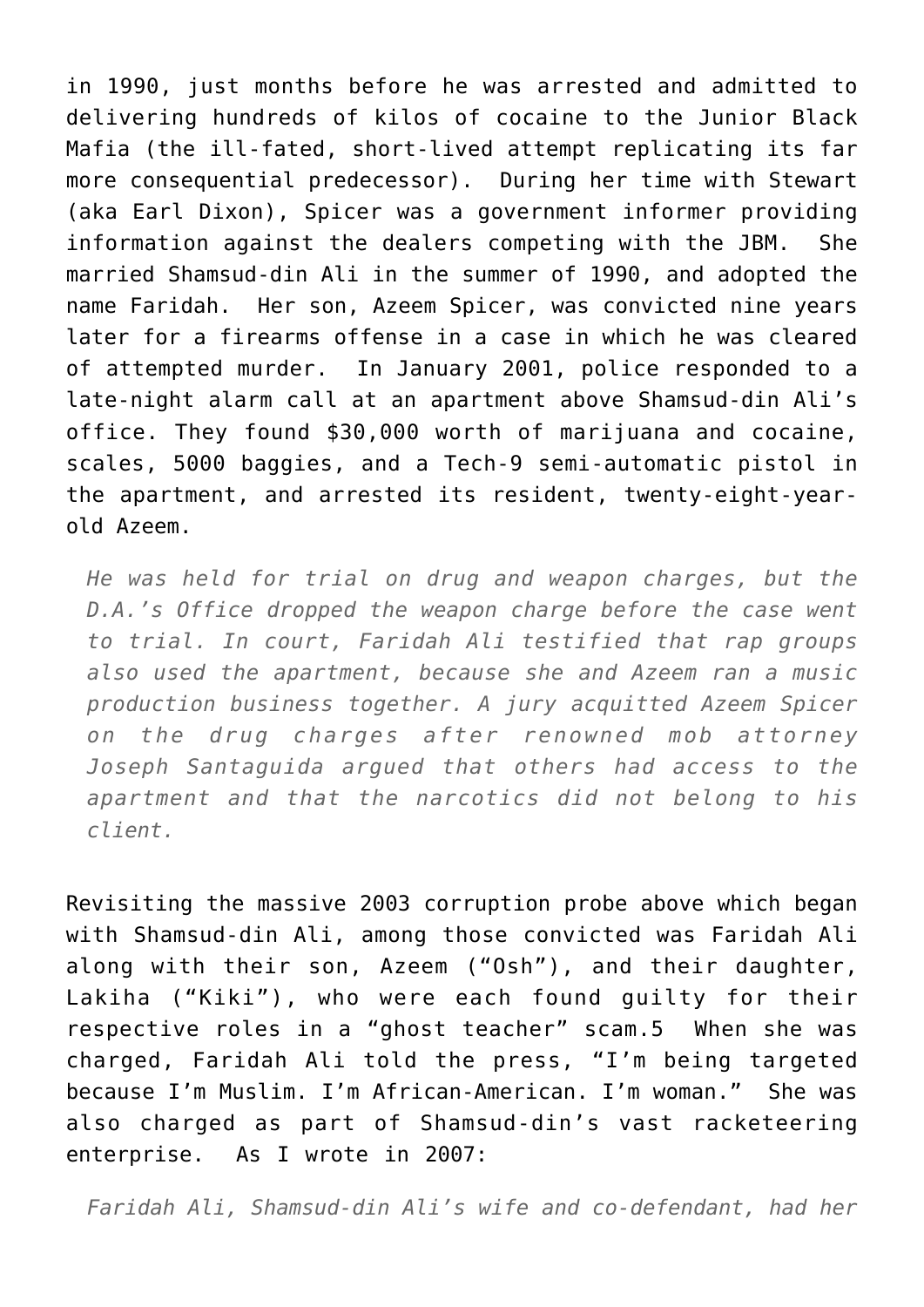*case severed and pleaded no contest to most of the federal racketeering, fraud and tax charges on September 26, 2005. At her February 2006 sentencing hearing, however, Ali admitted she was guilty of defrauding Community College of Philadelphia, a Mercedes-Benz dealership, and a bank. She also admitted to wire fraud, tax evasion, and filing false tax returns. Long removed from the days of professing her innocence, saying she was being investigated because she was African-American, and calling the probe "an attack on Islam," Faridah now matter-of-factly told the court, "I'm saying it publicly. I broke the law."*

*As the government argued in the sentencing memo for Faridah Ali, "Under the guise of performing community service, the Ali family, instead, lined their pockets with funds earmarked to help poor people of the West Philadelphia area, who they purported to serve."*

The public learned that Faridah, just like Shamsud-din, was involved with her own enterprises involving or requiring political support. I'd like to end the section regarding Faridah Ali's 2003 criminal cases with a quote that only those with a sense of Black Mafia history can truly appreciate (and I am not arguing all of the corruption to which they pleaded guilty, or of which they were convicted, is less important). During the proceedings, an Assistant U.S. Attorney told the court, "Shamsud-din Ali and Faridah Ali had a practice in the enterprise to regularly collect money from drug dealers for themselves." Faridah was sentenced to 24 months in federal prison, and was released in March 2009.

By now, you may be asking yourself, "How do people with such notorious histories keep getting government contracts – and having such influence – in one of the largest cities in the U.S.? (please also see note 3 below)

Just as the late (then-City Councilman) Tom Foglietta and the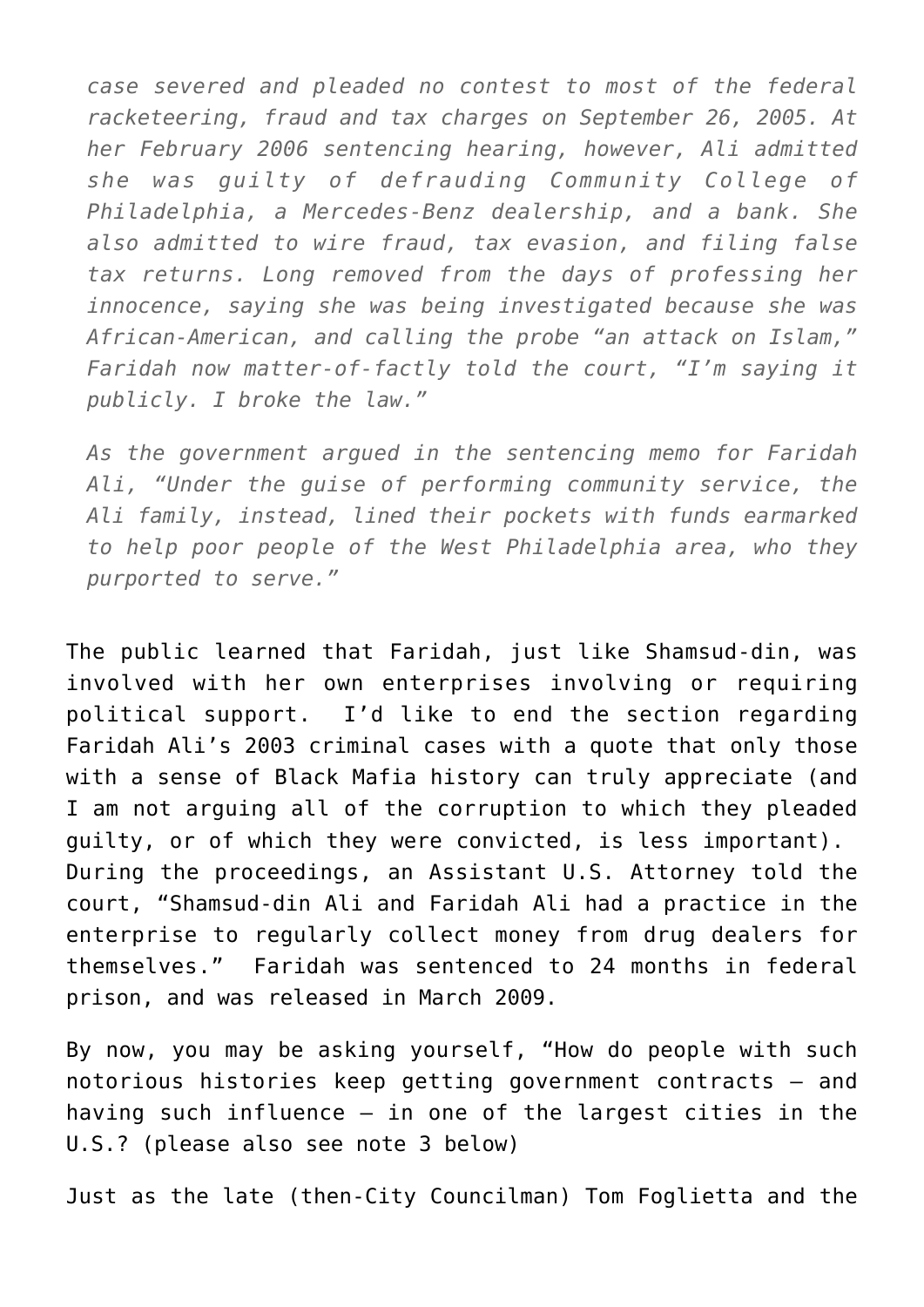late (then-Assistant District Attorney-turned-Judge) Paul Dandridge *greatly* assisted early Black Mafia efforts (their respective levels of knowledge about who they were assisting were always hotly debated), plenty of Philadelphia politicians over the years have knowingly or not lent legitimacy to folks like Shamsud-din and Faridah Ali. Do public officials know about their criminogenic activities and histories when they write letters of support for various initiatives? Or when they make connections for them? Or when they simply attend events with them (which can be exploited for many purposes)? Are they aware of how these ostensibly beneficent activities can be weaponized on the street? We will never know, and it certainly doesn't help that Philly has been a one-party town for decades with such tight-knit, longstanding cliques of influencers. And as you know from above, Bob Brady is The Man in town.

During the spring of 2001, Bob Brady joined fellow U.S. Rep. Chaka Fattah and Mayor Street in celebrating the anniversary of Shamsud-din Ali's Sister Clara Muhammad School. Though the School had a certain public image, it was always the subject of street rumor and law enforcement intelligence spanning decades vis-à-vis drug proceeds being funneled into/through it. According to FBI agents who worked the Black Mafia cases, informants feared testifying against Shamsud-din because of his influence in the prison system. Brady and his colleagues were likely unaware of the vast narcotics probe well underway involving Shamsud-din Ali's continued shakedowns of drug dealers. The drug probe ultimately resulted in authorities getting wiretaps approved for Ali's phones weeks after the event attended by Brady, and the damning conversations which led to all sorts of powerful spheres in the city were overheard in the months that followed (as noted above, the drug and municipal corruption probes resulted in the guilty pleas or convictions, collectively, of 57 people).

Shortly before the corruption probe became public in Fall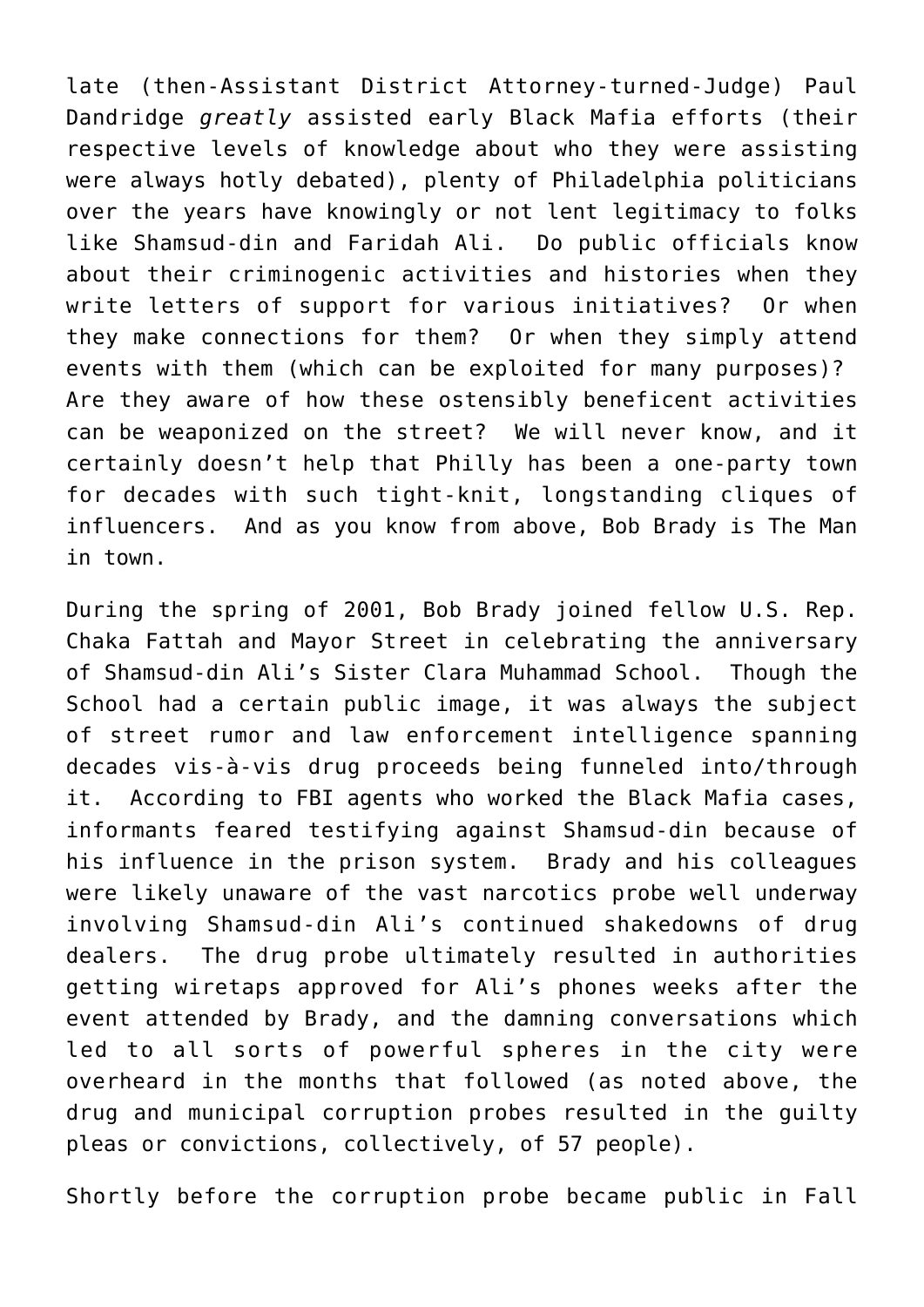2003, Faridah Ali submitted a \$5.7 million proposal to the School District of Philadelphia for her Liberty Academy Charter School. Faridah was listed as president, while her daughter, Lakiha "Kiki" Spicer Ali, was vice president and Faridah's son, Azeem Spicer Ali, was secretary. Among those who wrote letters of support of the school was U.S. Rep. Bob Brady.6

Beyond Bob Brady's repeated and public support of Shamsud-din and Faridah Ali, he played a key role manipulating public opinion of the 2003 municipal corruption probe involving Shamsud-din and many others.

When the scandal exploded in October 2003 and became national news, numerous prominent local and national officials framed the probe as racist and/or an effort by the George W. Bush Justice Department to influence the looming November Mayoral election. They further argued the Bush Administration was hoping to flip Philadelphia for the Republican candidate in order to assist Bush's re-election bid in Pennsylvania the following year. For example,

*Bob Brady, the Philadelphia Democratic Party Chairman, joined with two other local Democratic congressmen and wrote a letter to Attorney General John Ashcroft and FBI head Robert S. Mueller soon after the bug's discovery that stated, "The conduct of your personnel raises suspicions that this might be an attempt to intervene in and even compromise an election."*

Months after the November 2003 elections (Mayor John Street was re-elected), and after the many indictments stemming from the burgeoning federal corruption probe, Brady told a reporter he simply seized on a grand political opportunity during a close campaign when he made the damning allegations: "I was just spinning the shit, and it worked."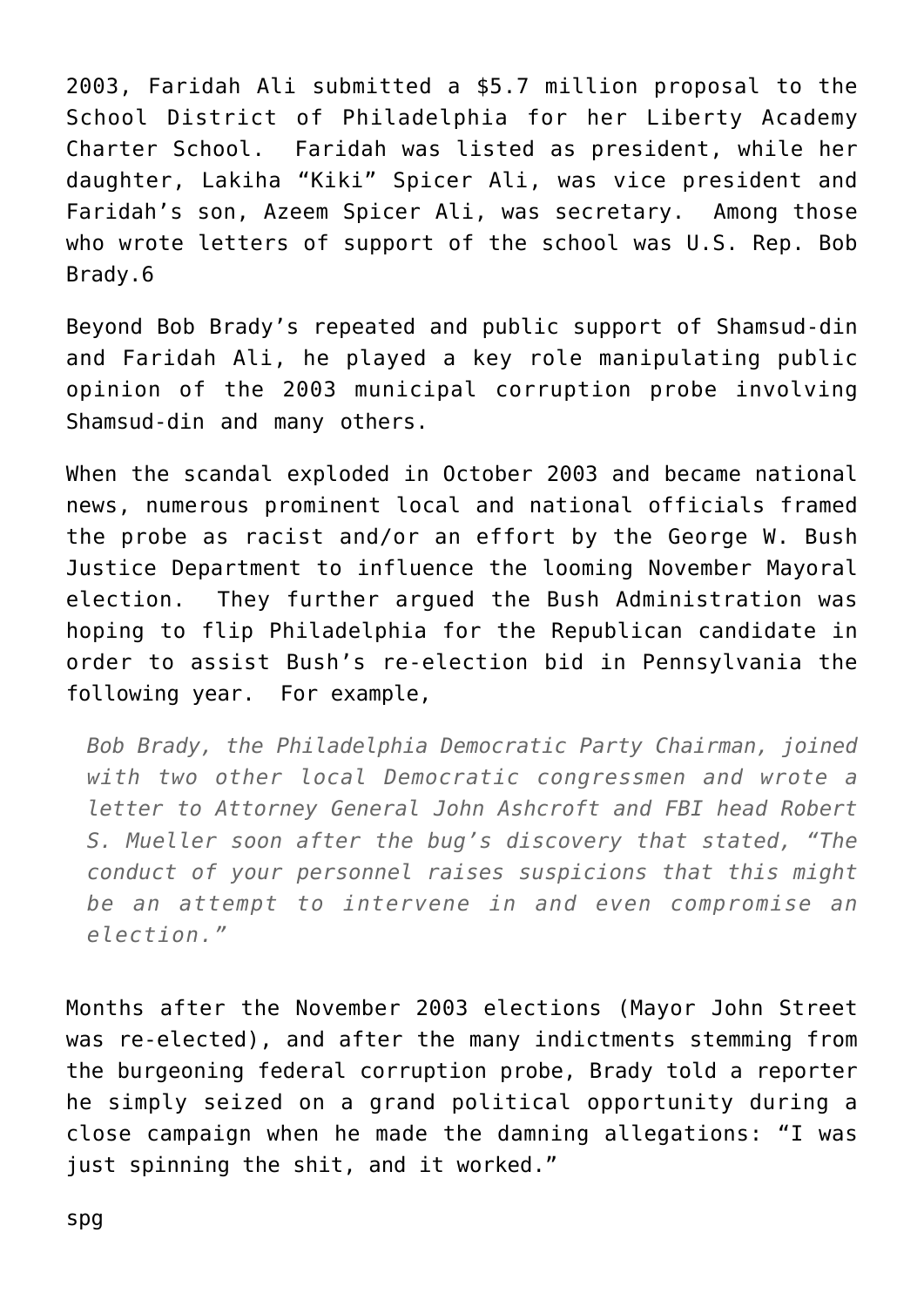1. Earlier in Tom Foglietta's political career, when he was a Philadelphia City Councilman, he publicly supported Black Mafia front "community development" organizations, including Black Brothers, Inc. Indeed, beyond assisting with incorporation documents and the like, Foglietta attended the grand opening of Black Brothers Inc's South Philadelphia headquarters in the summer of 1973. Each of the five Black Brothers/Black Mafia leaders pictured by the *Philadelphia Daily News* at the event ultimately wound up in prison and/or murdered.

2. Philadelphia's Black Mafia ended as a functioning syndicate following a large federal prosecution in 1984-85 (this was the second such case against its leadership; a similar 1973-74 case took the first generation of Black Mafia leaders off the street). Black Mafia alums and their offspring remained active in the underworld and in political life post-1985, but their days of dominating rackets in entire sections of the city were over.

3. Shamsud-din Ali was not alone when it came to Black Mafia leaders transitioning into "get-out-the-vote" campaigns and government contracting. Eugene Hearn, an officer in Black Brothers, Inc., was among the Black Mafia leaders sentenced in a massive 1973-74 federal drug racketeering case. Though not charged in the 1972 Club Harlem slayings mentioned above, Hearn was arrested among the Black Mafia crew fleeing the scene. Not long after his release from prison in the 1980s, Hearn (aka Fareed Ahmed) was overheard on FBI drug wiretaps speaking with Black Mafia head Lonnie Dawson. Dawson was convicted on numerous drug-related charges in 1982 for engaging in a continuing criminal enterprise. The case was the first joint FBI-DEA drug probe in the Philadelphia area, and then-Associate Attorney General of the United States Rudy Giuliani stated it was, "a perfect example of what can be accomplished by cooperation" between the agencies. Despite

\*\*\*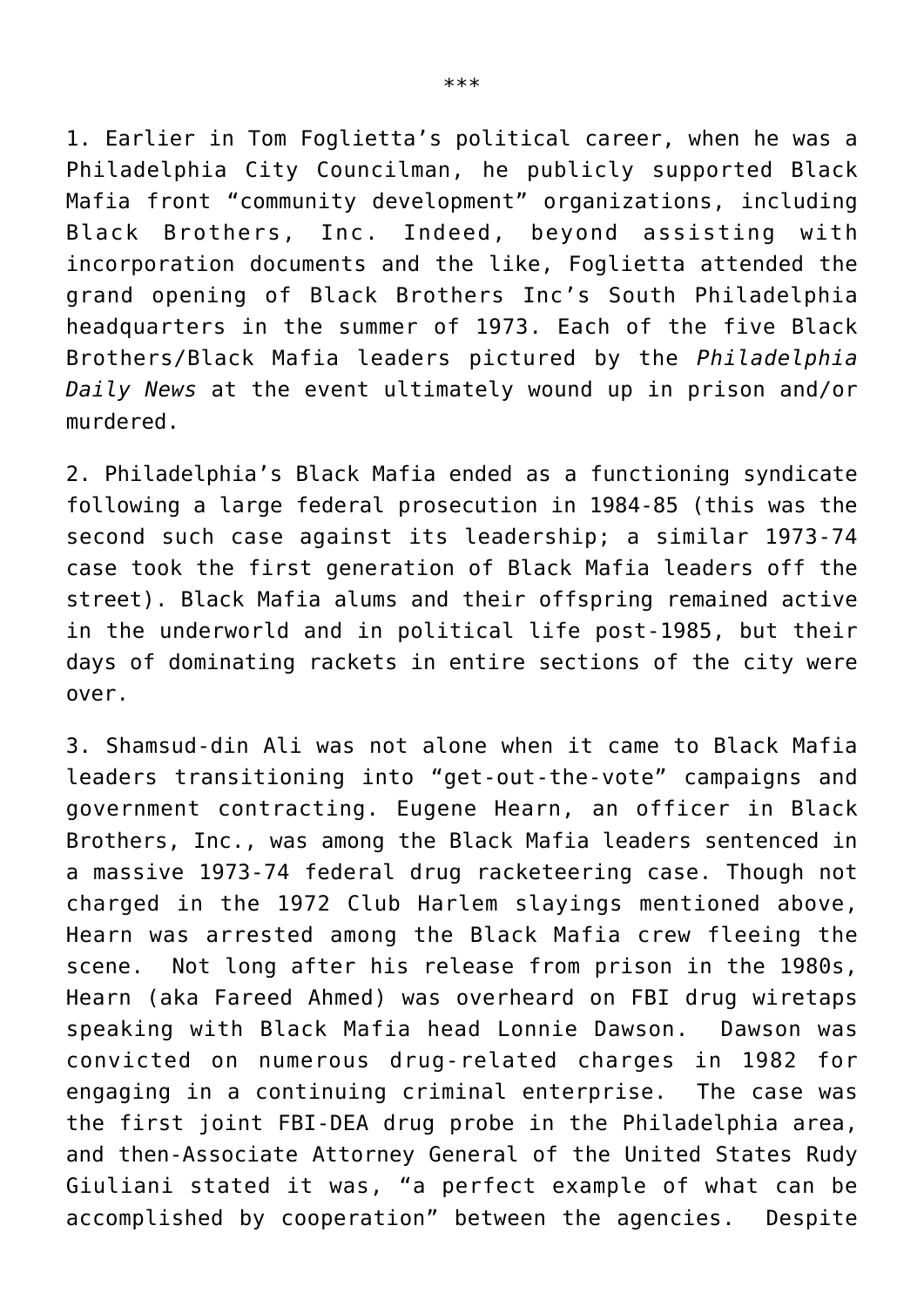his significant involvement with Dawson, Hearn was not charged. Around this time, Hearn became the subject of media scrutiny when his campaign role for Mayor Wilson Goode garnered attention. It was also learned he received city funds for a community agency he founded. Politicians successfully avoided the issue by claiming they were unaware he was Gene Hearn of Black Mafia infamy; they claimed to only know him as Fareed Ahmed. Hearn/Ahmed was the source of FBI interest in the early 2000s during their probe of municipal corruption over government contracting, but neither he nor his businesses were officially implicated in wrongdoing.

4. Dawud Bey pleaded guilty in 2005 to distributing kilos of cocaine. Before he pleaded guilty on the drug charges, Bey was incarcerated along with his drug dealing partner Kaboni Savage in the federal detention center in Philadelphia. Like Savage, Bey was recorded threatening numerous people, ranging from witnesses to prison officials to family members of codefendants he feared may testify against him. Bey later [pleaded guilty to witness tampering for his "multiple attempts to threaten,](https://archives.fbi.gov/archives/philadelphia/press-releases/2010/ph030110.htm) [intimidate, and coerce witnesses into refusing to testify in federal](https://archives.fbi.gov/archives/philadelphia/press-releases/2010/ph030110.htm) [court."](https://archives.fbi.gov/archives/philadelphia/press-releases/2010/ph030110.htm) He was [collectively sentenced](http://www.philly.com/dailynews/local/20100528_Federal_judge_gives_drug_trafficker_a_36-month_term_for_witness-tampering.html#axzz0pDbQuJMS) in the cases to eleven-anda-half years in prison, served his time, and was released in February 2015. Bey's co-conspirator Savage is his own frightening story.

Savage was convicted of federal gun, drug, witness intimidation and money laundering charges in December 2005 for leading a multi-million dollar drug distribution network that brought hundreds of kilos of cocaine into the city. He was later convicted for murdering twelve people, including a family of six killed in a 2004 firebombing (among them were a fifteen-month-old baby and three other children). The victims in the arson were relatives (including the mother) of a former Savage ally he suspected was informing against him. Savage was recorded mocking the victims saying his former partner should have brought barbecue sauce to his mother's funeral.